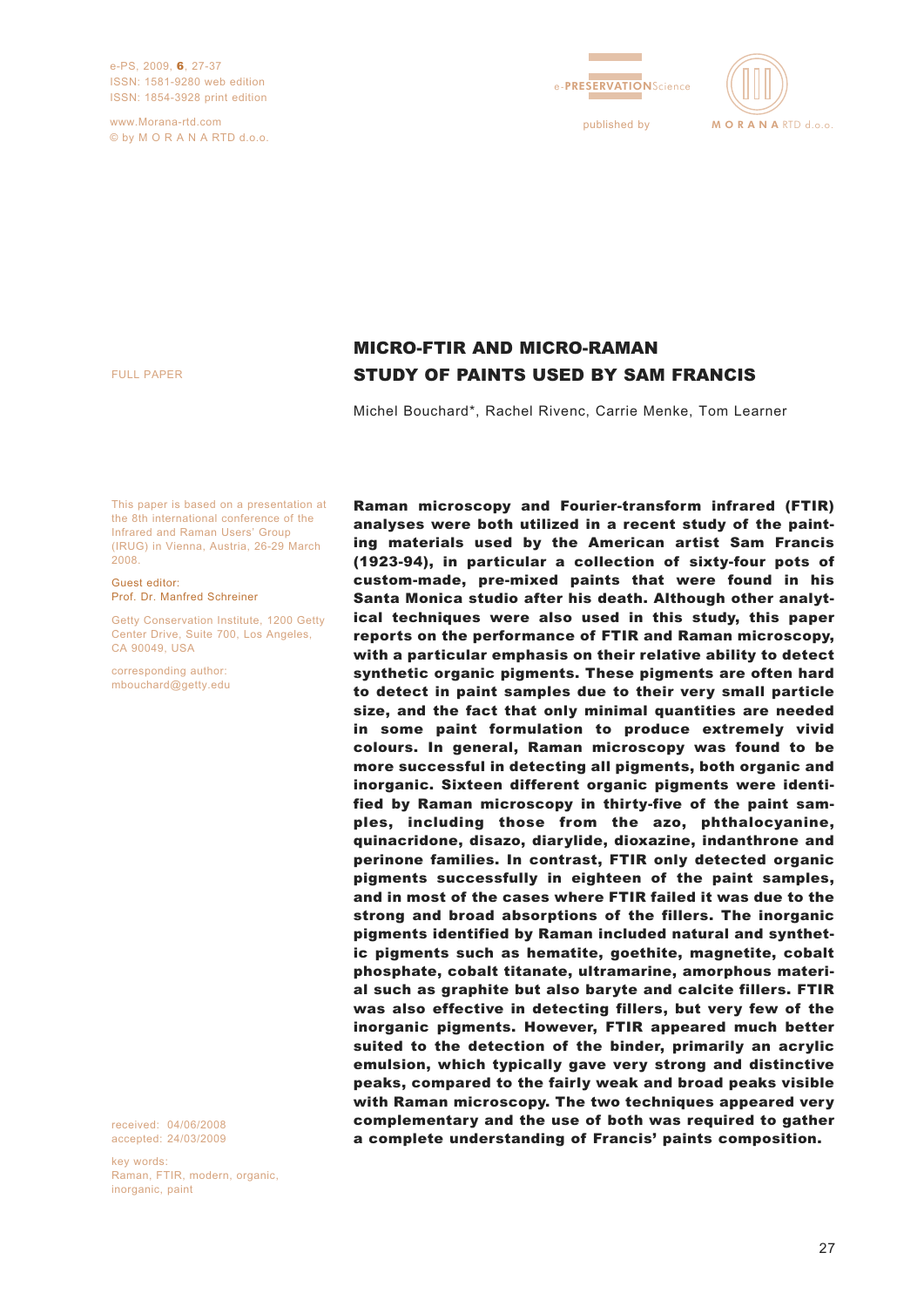

Figure 1: Paint pots and painting materials left in Sam Francis' studio in Santa Monica.

#### 1 Introduction

Sam Francis (1923-1994) was one of the most influential American painters of the 20th century. Francis painted in several media throughout his life, but he made frequent use of acrylic emulsion after 1970. From discussions with Dan Citron - his studio assistant and paint maker for many years it was learned that Francis used both commercially available paints as well as custom-made formulations prepared by Citron that often included a broad range of pigments that were not commonly found in artist's paints. Francis lived primarily in California and it was there, in his studio in Santa Monica, that sixty-four pre-mixed containers of paints were found after his death (Figure 1).

As part of an ongoing study into the materials used by Francis, the paint from each of these containers was investigated, in addition to samples from an archive of discarded paint-outs and long paint brush handles and a number of his paintings. This paper focuses on assessing the possibilities, limitations and complementarities of Fourier Transform InfraRed (FTIR) spectroscopy and Raman microscopy in the analysis of these paint samples. A number of other analytical techniques were also used for this project, including in particular Scanning Electron Microscopy-Energy Dispersive X-ray analysis (SEM-EDX) for the inorganic components, and Direct Temperatureresolved Mass Spectrometry (DTMS) for organic synthetic pigments - the results of which are published elsewhere.<sup>1</sup> However, it was found that a combination of FTIR and Raman microscopy enabled the vast majority of pigments (both inorganic and organic) and binders to be identified in all the paint samples studied.

FTIR is often one of the first technique to be used in the analysis of paint materials, and it has been shown to be a highly effective tool for identifying many of the components found in modern paints.2,3 However, complications can quickly arise in the interpretation of spectra when peaks from the various components overlap. One group of materials that has proved particularly difficult to detect has been synthetic organic pigments, primarily due to the fact that they tend to exhibit extremely high tinting strengths, and as a result are often only added in very low concentrations to a paint formulation. In addition, their peaks can become masked behind the very strong and broad absorptions typically seen in the spectra of inorganic fillers and extenders (e.g.  $CaCO<sub>3</sub>$ ). In recent years, some progress has been made with modifying sample preparation techniques to improve the relative strength of the characteristic peaks from organic pigments by e.g. removing the extenders with acid.<sup>4</sup> However, this process remains fairly time-consuming, and there are a number of pigments and fillers that do not appear to respond to this approach. FTIR does remain a viable detection method for organic pigments, however, as most pure organic synthetic pigments give spectra with very diagnostic fingerprint regions.<sup>3,5</sup>

FTIR microscopy requires a reasonably small sample size, and in some instances can even be seen as non-invasive if an Attenuated Total Reflectance (ATR) mode is used in which an area of 10-20  $\mu$ m<sup>2</sup> is typically measured. $6$  Although much larger than the area necessary for Raman analysis, this is not necessarily a disadvantage as a larger area is more representative of the sample.

Raman microscopy has already proved its potential for the identification of inorganic pigments in works of art.<sup>7-12</sup> The crystallinity and high symmetry of many mineral pigments facilitates their study by Raman microscopy. In addition, Raman microscopy permits the differentiation between polymorph minerals (e.g. hematite from maghemite). It is often viewed as a "non-invasive" technique<sup>l</sup>, in addition the recent development of portable, hand-held Raman devices clearly holds much promise for a totally non-invasive application of Raman spectroscopy, but as yet the instruments do not deliver the same quality spectra as lab-

I. As a counterpart to non-invasive techniques where no sampling tool is involved, "invasive techniques" (in which one can distinguish two sub-criterion, "destructive" and "non-destructive") require the use of a scalpel. A "non-destructive" technique does require sampling, but preserves the sample with all the information that it could still provide after analyses, while samples used in "destructive techniques" are altered either by coating, flattening or they are consumed.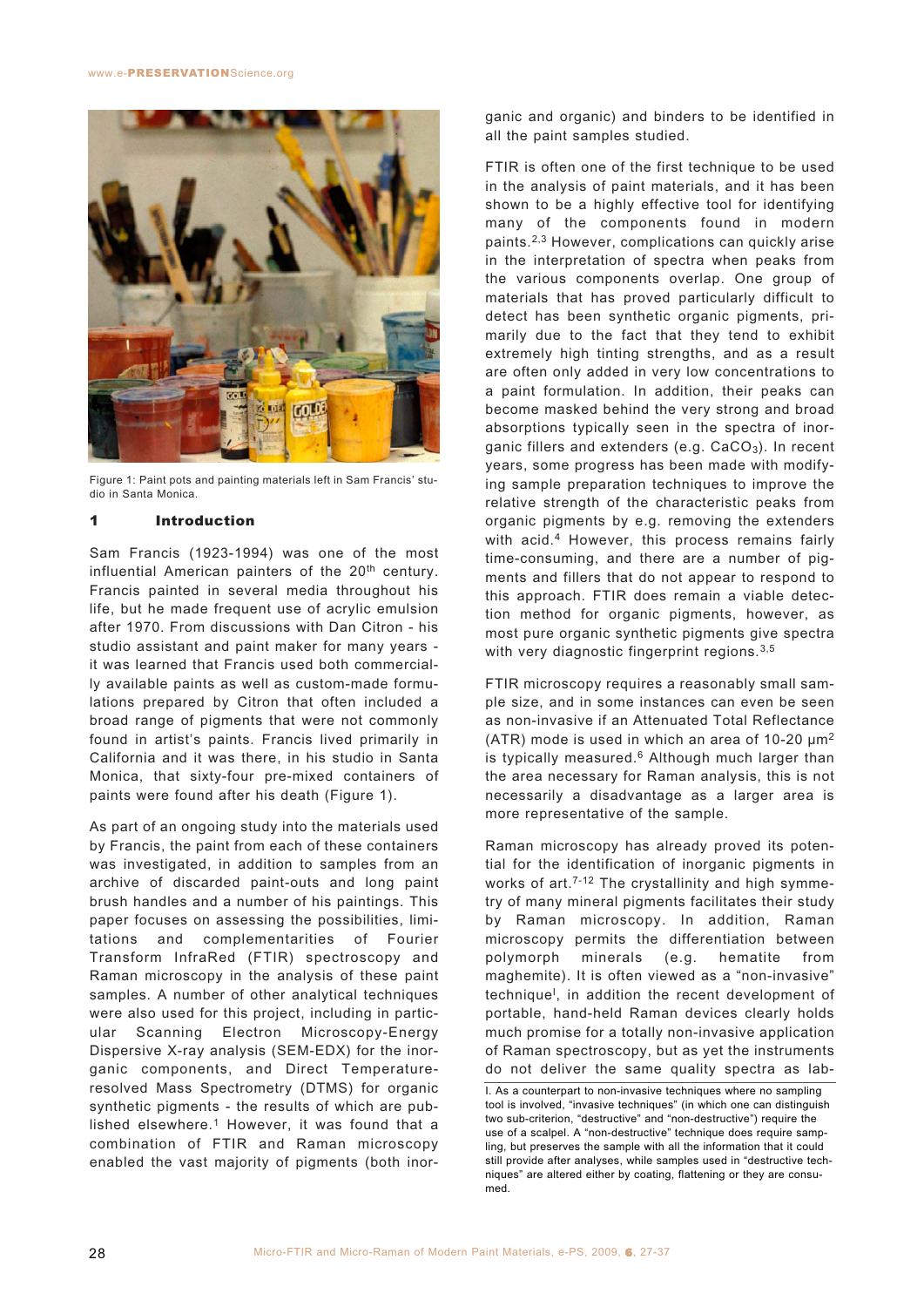based instruments. One of the great advantages of Raman microscopy is its confocal capability that allows analysis to be performed through a glass sheet or a varnish layer without the need to take a sample, or remove a varnish or even take a glazed painting out of its frame. The spot size for analysis is very small, typically around 1-2 μm in diameter.

The main limitation of Raman microscopy is strong fluorescence that can be sometimes associated with the organic binding media and which can overwhelm the Raman vibrational bands originating from the pigment. Fluorescence may also arise from impurities or from the sample itself. If impurities are the origin of a fluorescent signal, it is sometimes possible to reduce the fluorescence by irradiating for a period of time before collecting a spectrum. Otherwise, it is often a matter of experimentation to determine the best balance between reducing fluorescence and maximizing the Raman signal. Software is often used to apply a baseline correction to remove the large fluorescent "hump" overlaying the spectrum, or first or second derivatives may be employed, as Raman bands are much sharper than fluorescence bands. Raman microscopy can also sometimes be difficult to apply to opaque or dark materials, where strong absorption of the laser beam may lead to possible local burning of the particle.<sup>13</sup> The relative Raman scattering of different compounds within a mixture can also lead to a misinterpretation of the mixture composition if sufficient care is not used by the operator.

One further difficulty with Raman microscopy, especially in the case of synthetic organic pigments, is the lack of centralized databases as well as of efficient matching softwares. While inorganic Raman databases recently became widespread in published journalse.g. 14,15 or online, e.g. 16-18 readily available Raman databases of organic material are still lacking or rare. e.g. 11,19

# 2 Experimental

#### 2.1 Samples

Samples of each of the sixty-four paints were applied to glass microscope slides and allowed to dry. The pots were numbered sequentially SF#1 to SF#64, and this nomenclature was kept for the project. The archive material came from the Getty Research Institute collection, and the paintings investigated were owned by the Sam Francis Foundation or Jonathan Novak Contemporary Art in Los Angeles.

# 2.2 FTIR

The FTIR spectra of the reference studio paints were collected on a Thermo Nicolet Avatar 360 FTIR spectrometer, using a Smart Orbit ATR accessory and a germanium crystal. The spectra are the sum of 128 scans at a resolution of 4 cm-1. Samples from the archive material and paintings as well as some samples from the paints pots were analyzed in transmittance mode using a 15X Reflachromat objective attached to a Nic-Plan (Thermo Electron Corp.) FTIR microscope, and purged with dry air. A few micrograms from each sample were placed on a one-millimeter thick diamond window and flattened using a metal roller to form translucent samples. The samples were analyzed individually using a transmitted infrared beam apertured to 200 x 200 micrometers. The spectra obtained (with both FTIR and Raman) were interpreted and compared to published, commercial or personal spectral databases. All FTIR spectra are shown in transmittance mode, although the Y axis is not shown in the figures when spectra are stacked.

#### 2.3 Raman Micro-spectroscopy

The Raman instrument employed was a Renishaw InVia Raman micro-spectrometer coupled to a Leica DMLM microscope. After wavenumber calibration using the silicon peak at  $520.5 \pm 1$  cm<sup>-1</sup>, the painted glass slides were simply placed under the microscope objective (20x/0.4 and L50x/0.5) for observation and analysis. The Raman spectra were acquired under the following operational conditions: 785 nm RL 785 HPNIR laser excitation (neutral density filters used to keep laser power at ~10 mW on the sample to avoid degradation; 1200 l/mm grating, Peltier cooled CCD array detector; integration time 60-150 s and 2-5 accumulations over the spectral range 100-3500 cm-1. For routine analysis,  $\pm 2$  cm<sup>-1</sup> is considered to be the accuracy when comparing spectra from different samples, on different days, or from different instruments. The spectra presented in figures 2-14 are baseline corrected (subtraction of multipoint fit to baseline).

#### 3 Results and Discussion

Table 1 lists the sixty-four different paints from the Francis studio, along with the identifications made for both pigments and media from their FTIR and Raman spectra. Table 1a gives the results for those paints in which organic pigments were detected, and Table 1b those that contain inorganic pigments. In all tables the notations (vw), (w), (s) and (sh) correspond respectively to bands of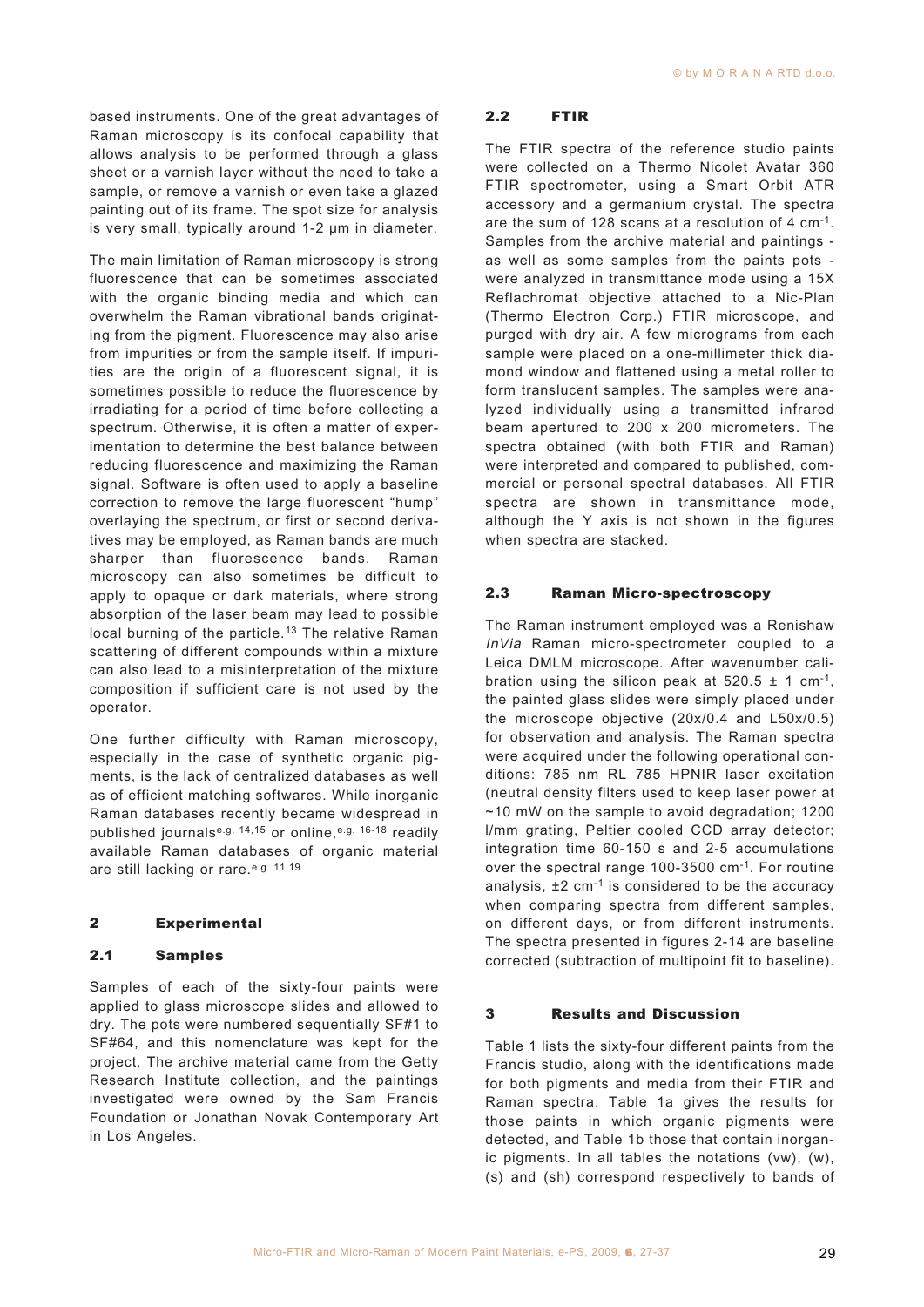#### www.e-PRESERVATIONScience.org

| Paint ID and color |                        | Raman<br>(pigments)                        | <b>FTIR</b><br>(medium & pigments) |                         |
|--------------------|------------------------|--------------------------------------------|------------------------------------|-------------------------|
| <b>SF01</b>        | orange                 | PO43                                       | EA/MMA PO43                        |                         |
| SF <sub>02</sub>   | yellow                 | Diazo, e.g.<br>PY12, 126, 127              | EA/MMA                             | no match                |
| SF <sub>03</sub>   | orange-yellow          | PO72                                       | EA/MMA                             | no match                |
| SF <sub>04</sub>   | red                    | <b>PR170</b>                               | EA/MMA                             | <b>PR170</b>            |
| SF05               | deep red               | PR7                                        | EA/MMA                             | PR7                     |
| SF <sub>06</sub>   | bright yellow          | PY3                                        | EA/MMA                             | PY3                     |
| SF <sub>08</sub>   | purple                 | <b>PV23</b>                                | EA/MMA                             | <b>PV23</b>             |
| SF09               | purple                 | <b>PV23</b>                                | EA/MMA                             | no match                |
| <b>SF12</b>        | red                    | <b>PR188</b>                               | EA/MMA                             | <b>PR188</b>            |
| <b>SF13</b>        | dark green             | PG7                                        | EA/MMA                             | PG7                     |
| <b>SF14</b>        | dark green             | PG7                                        | EA/MMA                             | PG7                     |
| SF17               | orange-yellow          | <b>PY83</b>                                | EA/MMA                             | PY83                    |
| <b>SF18</b>        | dark blue              | PB15-1, 2                                  | EA/MMA                             | <b>PB15</b>             |
| <b>SF19</b>        | brown                  | PO49                                       | EA/MMA                             | PO49                    |
| <b>SF20</b>        | bright orange          | PO43                                       | EA/MMA                             | PO43                    |
| <b>SF22</b>        | purple                 | <b>PV23</b>                                | EA/MMA                             | <b>PV23</b>             |
| <b>SF23</b>        | red                    | <b>PO43</b>                                | --                                 |                         |
| <b>SF24</b>        | orange-yellow          | <b>PY83</b>                                | EA/MMA                             | <b>PY83</b>             |
| <b>SF29</b>        | deep orange            | PO <sub>5</sub>                            | EA/MMA                             | PO <sub>5</sub>         |
| <b>SF31</b>        | translucent<br>green   | <b>PG36</b>                                | EA/MMA                             | no match                |
| <b>SF32</b>        | deep red               | <b>PR42</b>                                | $-$                                |                         |
| <b>SF34</b>        | lilac                  | <b>PV23</b>                                | EA/MMA                             | no match                |
| SF35               | green                  | <b>PG36</b>                                | EA/MMA                             | no match                |
| SF42               | pale blue-green        | Phthalo blue+<br>Phthalo green +<br>rutile | EA/MMA                             | no match                |
| <b>SF46</b>        | lilac                  | PV23 + rutile                              | EA/MMA                             | no match                |
| SF48               | dark green             | PG36 + C                                   | EA/MMA                             | no match                |
| SF49               | black                  | С                                          | EA/MMA                             | no match                |
| <b>SF51</b>        | dark blue              | <b>PB60</b>                                | EA/MMA                             | <b>PB60</b>             |
| <b>SF52</b>        | olive green            | <b>PY12</b>                                | EA/MMA                             | no match                |
| <b>SF53</b>        | pink                   | PR112                                      | EA/MMA                             | no match                |
| <b>SF58</b>        | blue-green             | PG36+<br>possible PG7                      | EA/MMA                             | no match                |
| <b>SF59</b>        | red                    | <b>PR42</b>                                |                                    |                         |
| <b>SF60</b>        | dark green             | PB15:3, 4                                  | EA/MMA                             | possibly<br><b>PB15</b> |
| SF62               | bright green           | PG36                                       | EA/MMA                             | no match                |
| <b>SF63</b>        | dark brown-vio-<br>let | <b>PV23</b>                                |                                    | <b>PV23</b>             |

Artistic names, color index labels and mineral names are all listed in this table.

Table 1a: Listing and composition of the different organic pigments found in the pots of paint from Sam Francis.

very weak, weak, and strong relative intensities and shoulder bands. Generally the mineral and organic composition of all paints were successfully characterized by a combination of Raman microscopy and FTIR, although Raman showed

|                                                                                         | Paint ID and color | Raman<br>(pigments)                                  |               | <b>FTIR</b><br>(medium & pigments) |
|-----------------------------------------------------------------------------------------|--------------------|------------------------------------------------------|---------------|------------------------------------|
| SF <sub>07</sub>                                                                        | turquoise          | Cobalt teal<br>(titanate) PG50                       | EA/MMA        | Ti white                           |
| <b>SF10</b>                                                                             | dark blue          | <b>Ultramarine</b>                                   | EA/MMA        | Ultramarine?                       |
| <b>SF11</b>                                                                             | bright blue        | Ultramarine                                          | EA/MMA        | Ultramarine?                       |
| <b>SF15</b>                                                                             | red                | <b>Barite</b>                                        | EA/MMA        | <b>Barite</b>                      |
| <b>SF16</b>                                                                             | red-violet         | Cobalt violet light<br>$(NH_4CoPO_4.H_2O)$           | EA/MMA        | no match                           |
| <b>SF21</b>                                                                             | black              | Magnetite                                            | EA/MMA        | no match                           |
| <b>SF25</b>                                                                             | honey              | Rutile                                               | EA/MMA        | no match                           |
| <b>SF26</b>                                                                             | powdery<br>blue    | Calcite+<br>Ultramarine                              | EA/MMA        | Chalk<br>ultramarine               |
| <b>SF27</b>                                                                             | green              | Cobalt green-<br>based                               | EA/MMA        | Ti white                           |
| <b>SF28</b>                                                                             | dark brown         | Hematite+ possibly<br>manganese oxide                | EA/MMA        | no match                           |
| <b>SF33</b>                                                                             | black              | Ultramarine +<br>Carbon                              | EA/MMA        | Possibly<br>ultramarine            |
| <b>SF36</b>                                                                             | pale yellow        | Rutile                                               | EA/MMA        | Ti white                           |
| <b>SF37</b>                                                                             | deep<br>turquoise  | Cobalt green-<br>based                               | EA/MMA        | no match                           |
| <b>SF39</b>                                                                             | terracotta         | Hematite                                             | EA/MMA        | no match                           |
| <b>SF40</b>                                                                             | yellow-<br>brown   | Goethite                                             | EA/MMA        | Fe oxide?                          |
| <b>SF41</b>                                                                             | brown              | Hematite                                             | EA/MMA        | Fe oxide?                          |
| <b>SF43</b>                                                                             | blue               | Cobalt blue                                          | EA/MMA        | no match                           |
| <b>SF44</b>                                                                             | pink-violet        | Cobalt violet light<br>(LICoPO <sub>4</sub> )        | EA/MMA        | no match                           |
| <b>SF45</b>                                                                             | red-brown          | Hematite                                             | EA/MMA        | Possibly Fe<br>oxide               |
| <b>SF47</b>                                                                             | dark blue          | Ultramarine+ C                                       | <b>BA/MMA</b> | no match                           |
| <b>SF50</b>                                                                             | white              | Rutile + Calcite                                     |               | no match                           |
| <b>SF54</b>                                                                             | white              | Rutile                                               | EA/MMA        | no match                           |
| <b>SF55</b>                                                                             | green              | Cobalt green                                         | EA/MMA        | no match                           |
| <b>SF56</b>                                                                             | orange-<br>brown   | Hematite                                             | EA/MMA        | no match                           |
| <b>SF57</b>                                                                             | black              | Manganese oxide<br>(poss $\beta$ -MnO <sub>2</sub> ) | EA/MMA        | no match                           |
| <b>SF61</b>                                                                             | dark brown         | Goethite + Carbon                                    | EA/MMA        | no match                           |
| <b>SF64</b>                                                                             | purple-blue        | Ultramarine, traces<br>of organic pigment            | EA/MMA        | <b>Ultramarine</b>                 |
| * Artistic names, color index labels and mineral names are all<br>listed in this table. |                    |                                                      |               |                                    |

Table 1b: Listing and composition of the different inorganic pigments found in the pots of paint from Sam Francis.

distinct advantages over FTIR when it came to identifying the full range of organic pigments used in these samples.

# 3.1 The Organic Pigments

Sixteen different organic pigments (in addition to carbon black pigment) were detected in thirty-five of the pre-mixed paints and could be classified according to their structures into five main chemical groups: monoazo, disazo, quinacridone, dioxazine and phthalocyanine.<sup>20</sup> Figure 2 shows a selected Raman spectrum for each of these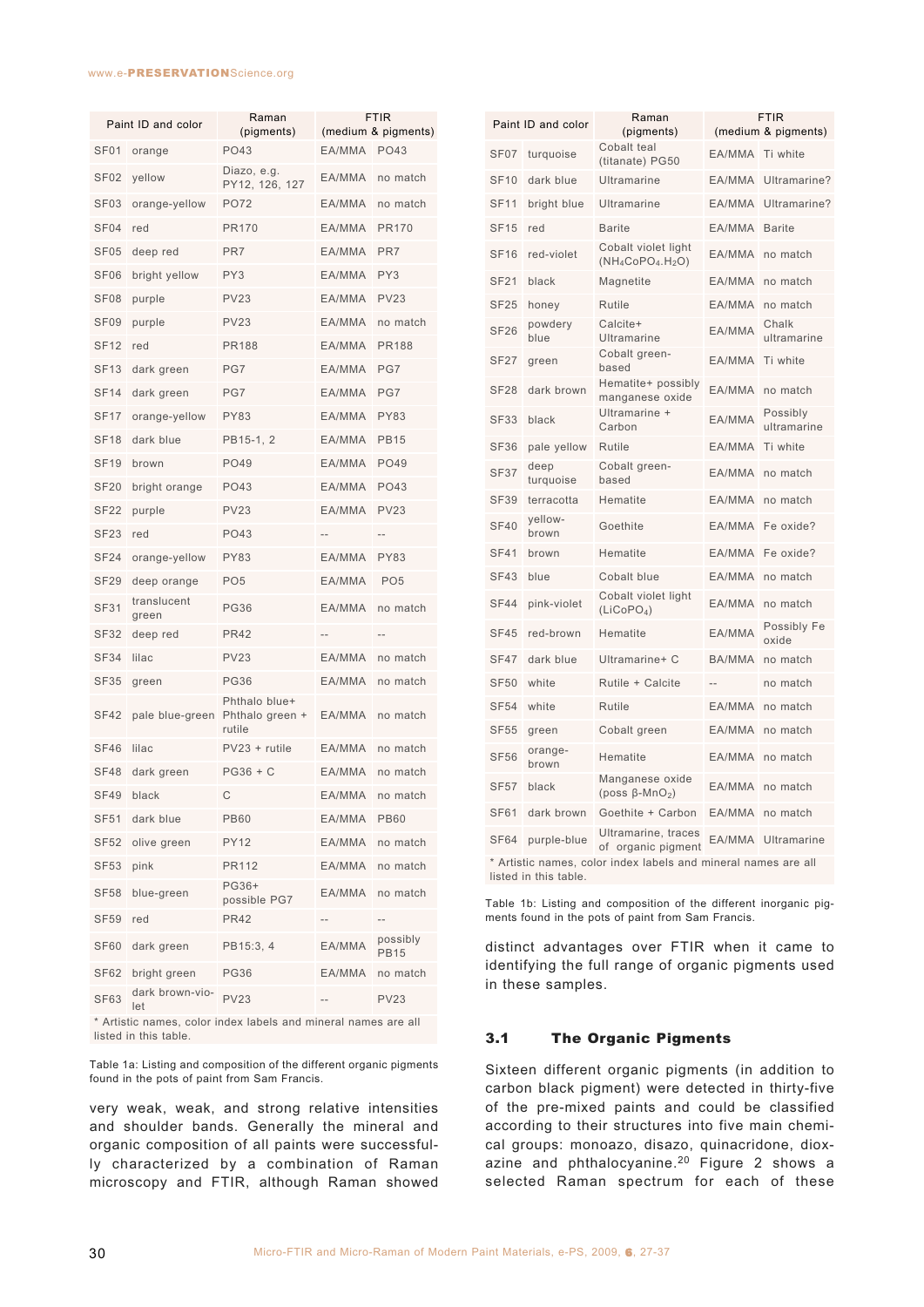

Figure 2: Raman spectra of the different groups of synthetic organic pigments.



Figure 3: FTIR spectra (transmission) of paint sample SF24, reference spectra of pigment yellow PY83, Winsor and Newton EA/MMA binding medium and the polyethylglycol surfactant.

groups (with two examples of paints containing phthalocyanine pigments). In all these cases Raman microscopy gave very distinctive spectra that closely matched the reference spectra of the relevant dried pigments, with no masking from any overlapping peaks from the binder or fillers, and they could easily be differentiated from each other.

In these spectra the low wavenumber region (0- 1000 cm-1) corresponds mainly to the skeletal vibration and ring deformation of the molecules, while the high wavenumber region (1000-1800 cm<sup>-</sup> 1) is more attributable to C-H deformation, C-C aromatic, C=C, C-C, N=N and C-N stretching vibrations.21 Some of the spectral features are not specific to a particular pigment but are characteristic of the pigment class. For example, the Raman feature located at c.1400 cm-1 is particular to the azo N=N symmetric stretching vibrations of diazo molecules<sup>22</sup> as seen in the spectrum of PY83.

Although the azo N=N stretching mode produces a very intense Raman band, it is absent or very weak in IR spectra due to its high symmetry.21 However, other features specific to diarylide pigments permit their identification, such as the: (i) absence of carbonyl vibration and (ii) presence of an amide stretching band at  $\sim$ 1659 cm<sup>-1</sup> (Figure 3).



Figure 4: Molecular structure of the different disazo pigments: PY188, PY126, PY127 and PY12.

The Raman band located at c.1600 cm-1 (PY83, Figure 2) is specific to the aromatic ring vibration while the IR band located at 1506 cm<sup>-1</sup> (PY83, Figure 3) is assigned to the aromatic C=C skeletal ring breathing.5,23 In addition to IR features specific to their class, which have been described by Lomax and co-workers,<sup>5</sup> most organic synthetic pigments exhibit fairly distinctive patterns in the fingerprint region of the IR spectrum. For example, Figure 3 shows the IR spectrum of paint sample SF24, together with the reference spectrum of PY83, as well as reference spectra for a pEA/MMA (ethacrylate/methylmethacrylate) binder and a polyethylglycol surfactant. It is interesting to note that when FTIR is used in the ATR mode, the presence of this class of non-ionic surfactant, which has migrated to the surface from the bulk film, is often a strong feature of dried acrylic emulsion paints.24 Although the IR spectrum of paint sample SF24 is dominated by features from the organic binder and surfactant, the peaks from the pigment PY83 are still adequately visible in the fingerprint region, and it was possible to readily identify it with a library search.

Differentiation of organic pigments with similar chemical structures can, however, be a challenge with both FTIR and Raman microscopy. Take, for example, the four disazo pigments shown in Figure 4.

The Raman and IR spectra of paint sample SF02 are shown in Figures 5 and 6 respectively, along with the spectra of four different reference disazo pigments: PY12 (Sun Chemical, PY126 (Clariant), PY127 (Lansco) and PY188 (Ciba):

Although it is practically impossible to distinguish these pigments by comparing their Raman spectra (due to the high similarity of their structures, see Figure 4), Raman microscopy permits to characterize the pigment of paint sample SF02 as pertaining to the disazo group thanks to specific Raman bands, such as the N=N symmetric stretching band at 1399 cm-1. The full listing of Raman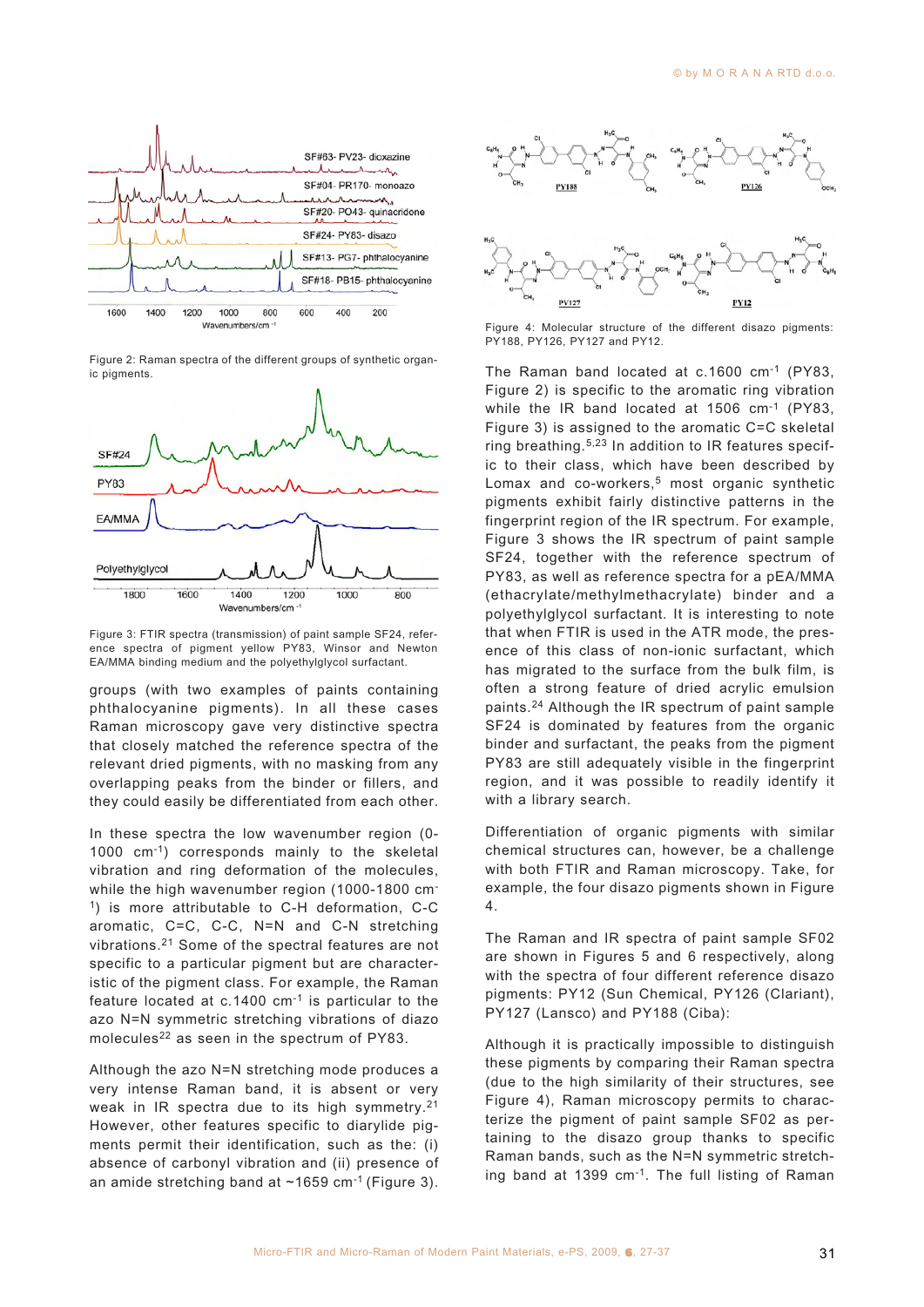#### www.e-PRESERVATIONScience.org

| <b>SF02</b> | <b>PY12</b>     | PY126           | <b>PY127</b>    | PY188           |
|-------------|-----------------|-----------------|-----------------|-----------------|
|             | 123             | 123             | 123             |                 |
|             | 171 (sh)        | 171 (sh)        | 171 (sh)        | 171(w)          |
|             | 182             | 182             | 182             |                 |
|             | 203             | 203             | 203             |                 |
|             | 284 (w)         | 284 (w)         | 284 (w)         | 274 (vw)        |
| 332         | 330             | 330             | 330             |                 |
| 363         | 365             | 365             | 365             | 363(w)          |
|             | 399 (vw)        | 399 (vw)        | 399 (vw)        | 399 (w)         |
|             | 408 (vw)        | 408 (vw)        | 408 (vw)        |                 |
|             | 419 (vw)        | 419 (vw)        | 419 (vw)        | 419 (vw)        |
|             | 439 (w)         | 439 (w)         | 439 (w)         | 439 (w)         |
|             | 448 (w)         | 448 (w)         | 448 (w)         | 444 (vw)        |
|             | 471 (vw)        | 471 (vw)        | 471 (vw)        | 492 (vw)        |
| 512 (w)     | 515             | 515             | 515             |                 |
|             |                 |                 |                 | 541 (vw)        |
|             | 578 (vw)        | 578 (vw)        |                 |                 |
|             | 613             | 613             | 613             |                 |
|             | 623 (w)         | 623 (w)         | 623 (w)         | 623 (w)         |
| 661         | 661 (s)         | 661 (s)         | 661 (s)         | 659(s)          |
|             | 710 (vw)        | 710 (vw)        | 710 (vw)        | 710 (vw)        |
|             | 717 (vw)        | 717 (vw)        | 717 (vw)        | 721 (vw)        |
|             | 785 (vw)        | 785 (vw)        | 785 (vw)        |                 |
| 813 (w)     | 819 (vw)        | 819 (vw)        | 819 (vw)        |                 |
| 855 *       | 871 (w)         | 871 (w)         | 871 (w)         |                 |
| 915 (vw)    | 917             | 917             | 917             | 912 (vw)        |
|             |                 |                 |                 | 938 (w)         |
| 951 (vw)    | 953             | 953             | 953             | 953             |
| 1000 (vw)   | 1001(w)         | 1001 (w)        | 1001(w)         | 1001 (vw)       |
| 1048 (vw)   | 1050(w)         | 1050(w)         | 1050(w)         | 1050(w)         |
|             | 1065(w)         | 1065(w)         | 1065(w)         | 1066 (w)        |
| 1140(w)     | 1141(w)         | 1141(w)         | 1141 (w)        | 1147(w)         |
|             | 1179 (vw)       | 1179 (vw)       | 1179 (vw)       |                 |
| 1184 (vw)   | 1187 (vw)       | 1187 (vw)       | 1187 (vw)       | 1187 (vw)       |
| 1253 (sh)   | 1253(s)         |                 | 1253(s)         | 1254 (sh)       |
| 1255(s)     | 1258(s)         | $1256$ (s)      | 1258(s)         | 1258(s)         |
|             | 1267 (sh,<br>w) | 1267 (sh,<br>W) | 1267 (sh,<br>w) | 1267 (sh,<br>w) |
| 1293        | 1295            | 1294            | 1295            | 1290            |
| 1319 (w)    | 1321 (w)        | 1321(w)         | 1321 (w)        | 1317 (w)        |
| 1399(s)     | 1401(s)         | 1401(s)         | 1401(s)         | 1401(s)         |
| 1449        | 1450(w)         | 1450 (w)        | 1450 (w)        | 1448 (w)        |
|             | 1493 (vw)       | 1493 (w)        | 1493 (vw)       | 1493 (vw)       |
| 1518 (w)    | 1520(w)         | 1520 (w)        | 1520(w)         | 1525(w)         |
| 1597(s)     | 1599(s)         | 1599(s)         | 1599(s)         | 1600(s)         |
| 1664(w)     | 1663 (w)        | 1663 (w)        | 1663 (w)        | 1633 (w)        |

Table 2: Raman bands (wavenumbers/cm-1) of the different disazo pigments (PY12, PY126, PY127 and PY188) in comparison with the bands of yellow paint sample SF2. (\*This band is attributed to the binder (pEA/MMA or pBA/MMA).



Figure 5: Raman spectra of different disazo pigments in comparison with the spectra of yellow paint sample SF2.



Figure 6: FTIR spectra (transmission) of different disazo pigments in comparison with the spectra of yellow paint sample SF2, the spectrum of the medium EA/MMA is shown by the dashed line.

bands of each of the four pigments, along with those visible from SF02 are given in Table 2. While FTIR analyses seems to rule out the presence of PY188, further identification of the pigment could not be achieved because of the overwhelming presence of features from the binder (showed by the dashed line in Figure 6). Additional DTMS analyses<sup>1</sup> also ruled out PY12, as well as PY188 but could not discriminate between PY126 and PY127.

# 3.2 Inorganic Pigments

Eleven inorganic pigments or extenders were detected in the different paints collected from Sam Francis' studio. Goethite (α-FeOOH) and hematite  $(\alpha$ -Fe<sub>2</sub>O<sub>3</sub>) were for instance easily distinguished by their Raman spectra, in two paints rather close in color, respectively SF40 (yellow brown) and SF41 (brown). The characteristic Raman features<sup>15,25</sup> of goethite are located at 92, 247, 300, 387, 485, 552 cm-1, whereas the seven characteristic bands of hematite appear at 224, 245, 291, 299 (shoulder), 411, 498 and 611 cm-1 (Figure 7).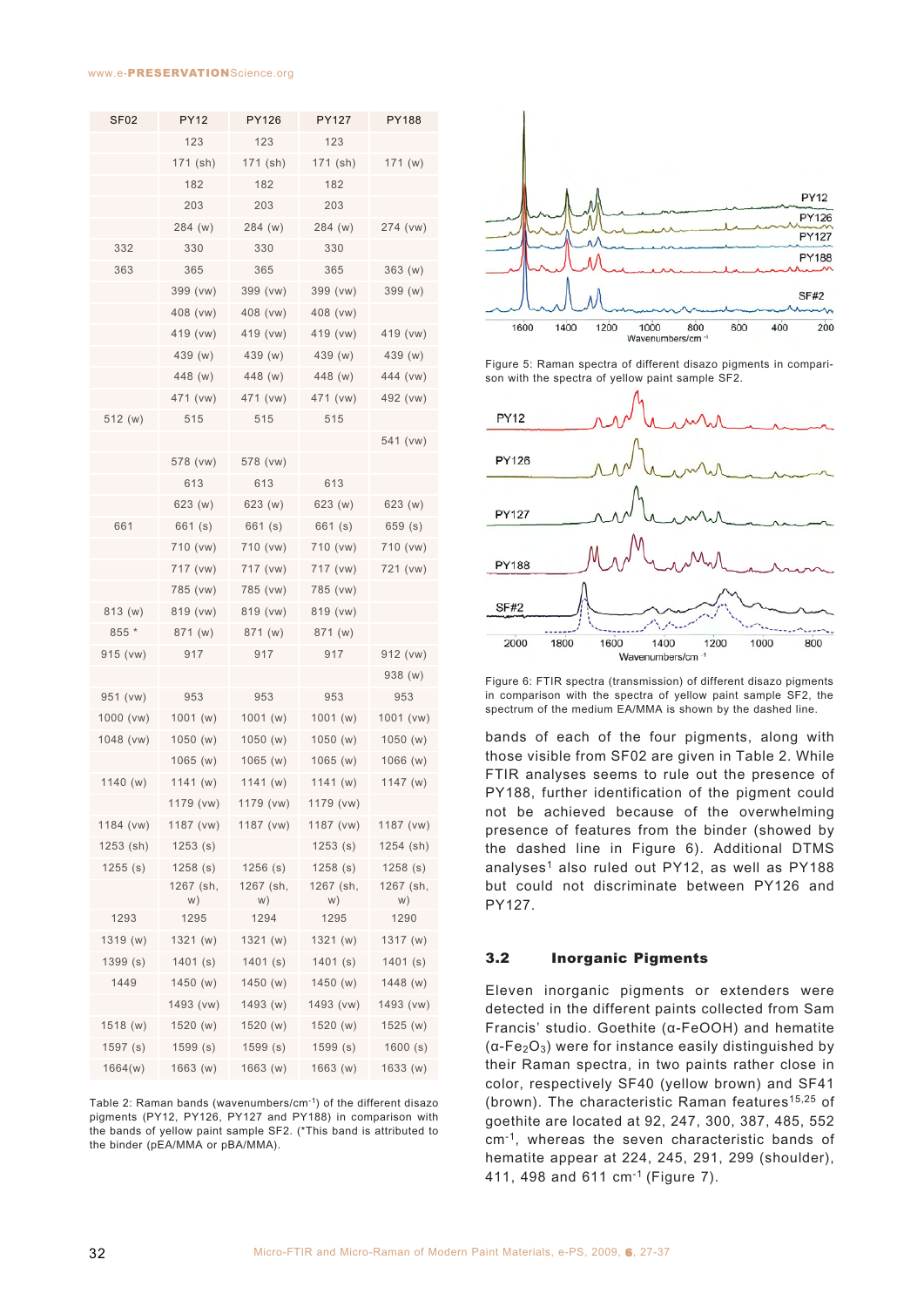

Figure 7: Raman spectra of goethite and hematite clearly distinguished in two different paint samples SF40 and SF41, \*correspond to bands of the binder.

| Cobalt chrome green |                   | Cobalt blue |               | Cobalt teal     |                   |
|---------------------|-------------------|-------------|---------------|-----------------|-------------------|
| SF55 & 37           | Ref <sup>15</sup> | <b>SF43</b> | $Ref^{27,15}$ | SF <sub>7</sub> | Ref <sup>28</sup> |
|                     |                   | 179(w)      |               | 256             | 261               |
| 190                 | 195               | 204         | 201           | 348             | 355               |
|                     |                   | 412         | 412           | 402             | 401               |
| 515(s)              | 513(s)            | 516(s)      | 512(s)        | 526             | 523               |
| 690(s)              | 685(s)            |             |               | 702(s)          | 710               |

Table 3a: Raman bands (wavenumbers/cm-1) of the different cobalt-based pigments identified in the pots of paint and compared to literature.

| Cobalt violet I |                     | Cobalt violet II |                        |  |
|-----------------|---------------------|------------------|------------------------|--|
| <b>SF16</b>     | $[CoNH_4PO_4.H_2O]$ | <b>SF44</b>      | [LICoPO <sub>4</sub> ] |  |
|                 | 190(w)              | 207 (vw)         | 207(w)                 |  |
|                 | 223(w)              |                  | 254(w)                 |  |
|                 | 263(w)              |                  | 588 (w)                |  |
|                 | 432 (vw)            | 632              | 633 (w)                |  |
|                 | 558 (w)             |                  |                        |  |
| 939(s)          | 939(s)              | 949(s)           | 949(s)                 |  |
|                 |                     | 984 (vw)         | 986 (vw)               |  |
|                 |                     | 1074 (vw)        | 1072(w)                |  |
|                 |                     |                  | 1261 (vw)              |  |
|                 |                     |                  | 1381(w)                |  |

Table 3b: Raman bands (wavenumbers/cm-1) of the two different sorts of cobalt phosphate-based pigments identified in the paint samples SF16 and SF44 along with the two reference pigments confirmed by XRD.

Raman microscopy proved particularly efficient in discriminating between different types of cobaltbased pigments. Samples SF7, SF16, SF37, SF43, SF44 and SF55 (Table 3a and 3b) all contain cobalt-based pigments (Figure 8) but Raman microscopy was able to distinguish between cobalt chrome green (cobalt chromite spinel, PG26), cobalt blue (cobalt aluminate) cobalt teal (cobalt titanate, PG50), and two different types of cobalt violet light. The latter were both thought to be

cobalt ammonium phosphates but presented a significant shift  $(\sim 10 \text{ cm}^{-1})$  at the wavenumber position of the  $(PO<sub>4</sub>)<sup>3</sup>$  symmetric stretching Raman vibrations occurring at ~940 cm-1. In fact it required X-ray diffraction to show that the pigment present in SF16 is a cobalt ammonium phosphate hydrate<sup>26</sup> [CoNH<sub>4</sub>PO<sub>4</sub>.H<sub>2</sub>O] while the pigment present in SF44 is a lithium cobalt phosphate<sup>27</sup> [LiCoPO<sub>4</sub>].

Another example of the possibility for analyzing inorganic paint components with Raman microscopy is the clear distinction between different black pigments. Black and opaque pigments are very sensitive to heat from laser absorption which can lead to local modifications of the mineral composition. As shown in Figure 9, magnetite  $(Fe<sub>3</sub>O<sub>4</sub>)$ , graphite (or *carbon black* pigment) and a manganese-based pigment were easily identified with Raman. Magnetite has four predicted Raman bands30 located at 193, 306, 538 and 668 cm-1. Graphite is distinguished by its  $sp^2$  (ca. 1582 cm<sup>-1</sup>) and the  $sp^3$  (ca. 1330 cm<sup>-1</sup>) Raman bands, <sup>31</sup> while the manganese-based pigment (possibly  $β$ -MnO<sub>2</sub>) is suggested by the presence of the Mn-O lattice Raman vibration<sup>32</sup> at 580 cm<sup>-1</sup>. The good resolution of the spectra and lack of local heating on the sample are probably due to the pigments being



Figure 8: Raman spectra of the different kinds of cobalt-based material identified in the pots of paints.



Figure 9: Raman spectra of the three different black pigments used in Sam Francis' paints.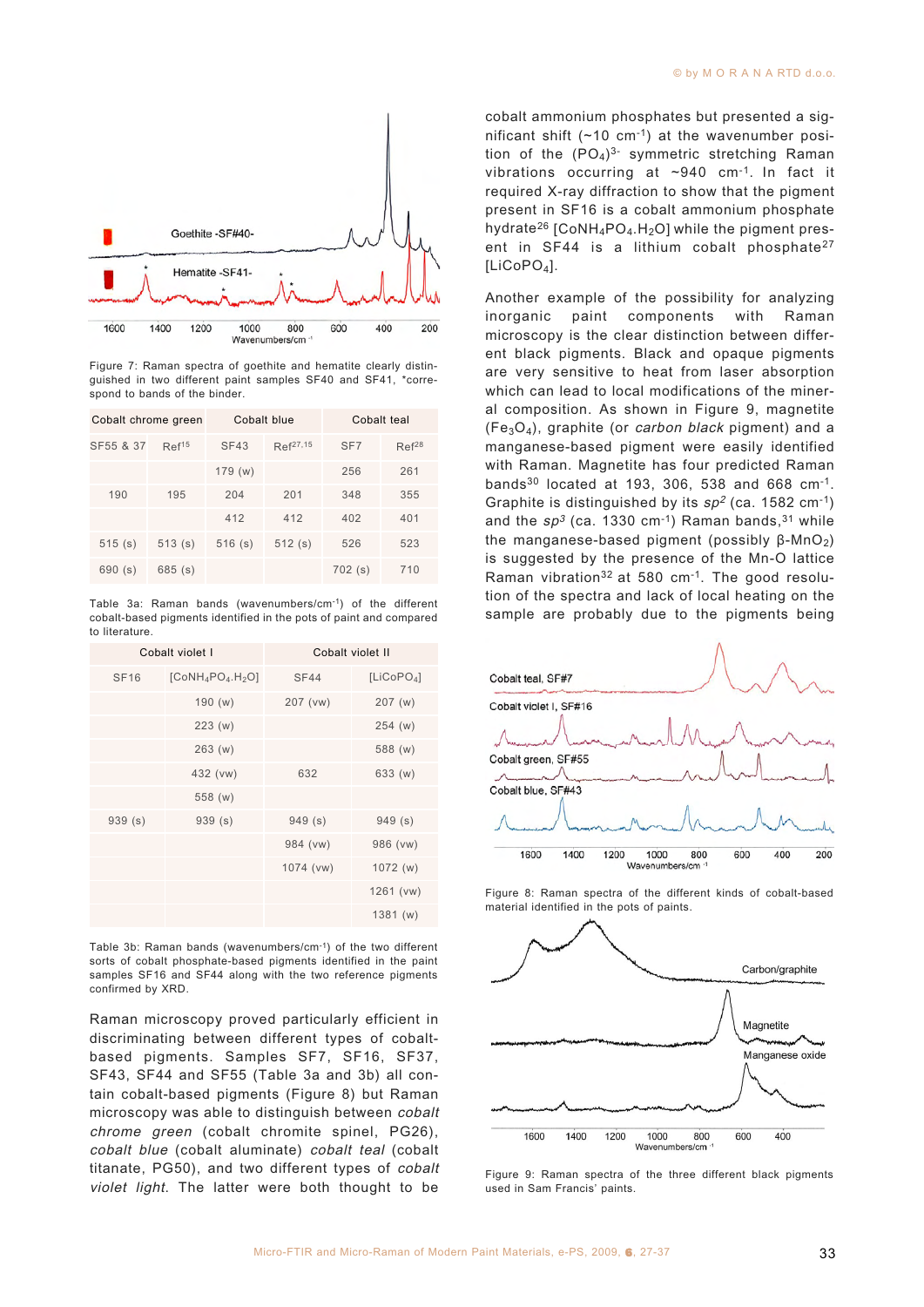embedded in an acrylic matrix and applied to a glass sheet, which will quickly reduce any local heating of the mineral grains by thermal diffusion effects.

FTIR is not as well-suited as Raman microscopy for the characterization of inorganic compounds particularly in complex mixtures. A significant limitation with FTIR in this study was the cut-off of the detector used which does not record absorptions below 650 cm-1, a region where many inorganic compounds have diagnostic absorptions. Another major interference was encountered when paints contained extenders: sulfates, silicates or carbonate-based minerals produce very broad infrared bands and overlap the fingerprint region of any other inorganic (or indeed organic) contribution from the mixture. FTIR investigation on the different paints permitted the identification of a number of inorganic components, pigment or filler, but rarely of the whole paint system. For example goethite was identified in paint sample SF40, with IR bands33,34 occurring at 788 or 898 cm-1. Another example of identification of inorganic material by using FTIR is illustrated by sample SF26 where calcite ( $\sim$  880 cm<sup>-1</sup> - v<sub>2</sub>, out-of-plane bend- and  $\sim$ 1400-1500 cm<sup>-1</sup> -v<sub>3</sub>, asymmetric stretch-)<sup>35</sup> and ultramarine pigment (1019 cm-1, Si-O stretching) were both detected (Figure 10).<sup>36</sup>

However, Raman microscopy also has limits in its ability to detect inorganic pigments. The Raman spectra in Figure 11 illustrate how the presence of a low scattering compound in a paint can affect the analyses and interpretation: paint SF25 (beige color) shows a Raman spectrum consistent with a poly (ethacrylate / methylmethacrylate) [pEA/MMA] copolymer. No other bands other than those attributable to the medium could be detected.

For comparison, Figure 11 also shows the Raman spectrum from poly (butylacrylate / methylmethacrylate) [pBA/MMA], the other acrylic copolymer that is commonly used as a binder in acrylic emulsion paint formulations. Raman microscopy was not able to differentiate between these two classes of acrylic binder. The two bands located at 1099 and 1116 cm-1 appear to be specific to pEA/MMA but the overall very weak scattering cross-section of the organic binding medium doesn't allow these bands to be observed in most in-situ case studies. Although binding media are not the primary focus of this paper, it should be mentioned that the two acrylic co-polymers, pEA/MMA and pBA/MMA were both readily identified by FTIR in these paints. The FTIR spectra of these two copolymers have been published else-



Figure 10: FTIR spectrum (ATR) of paint sample SF26, showing the specific IR bands of calcite (\*) and ultramarine (\*\*) along with the bands of the binder (EA/MMA).



Figure 11: Raman spectra of paint sample SF25 and the two media EA/MMA and BA/MMA.

where, and show some noticeable differences, especially in the CH region3.

Elemental analysis of sample SF25 by SEM-EDX identified the presence of inorganic elements in the paint such as titanium (Ti), aluminum (Al), silicon (Si) and sulfur (S). Poorly crystallized silicates are indeed very weak Raman scatterers and their signal can therefore be overwhelmed by the strong scattering of the other components of the mixture (in this case, the binder). FTIR analyses did not detect the inorganic components either, probably because of their very low concentration. In both cases the absence of detection of the pigment would have led to a misinterpretation of the composition of the paint if additional analytical techniques had not been used.

### 3.3 Case Study: Untitled 1978

To complement the analyses carried out on the pre-mixed paints from his studio, eight micro-samples from one of Sam Francis' paintings Untitled (SFP78-18, 1978, Figure 12), an acrylic paint on canvas, were analyzed by FTIR and Raman microscopy (the samples were not embedded in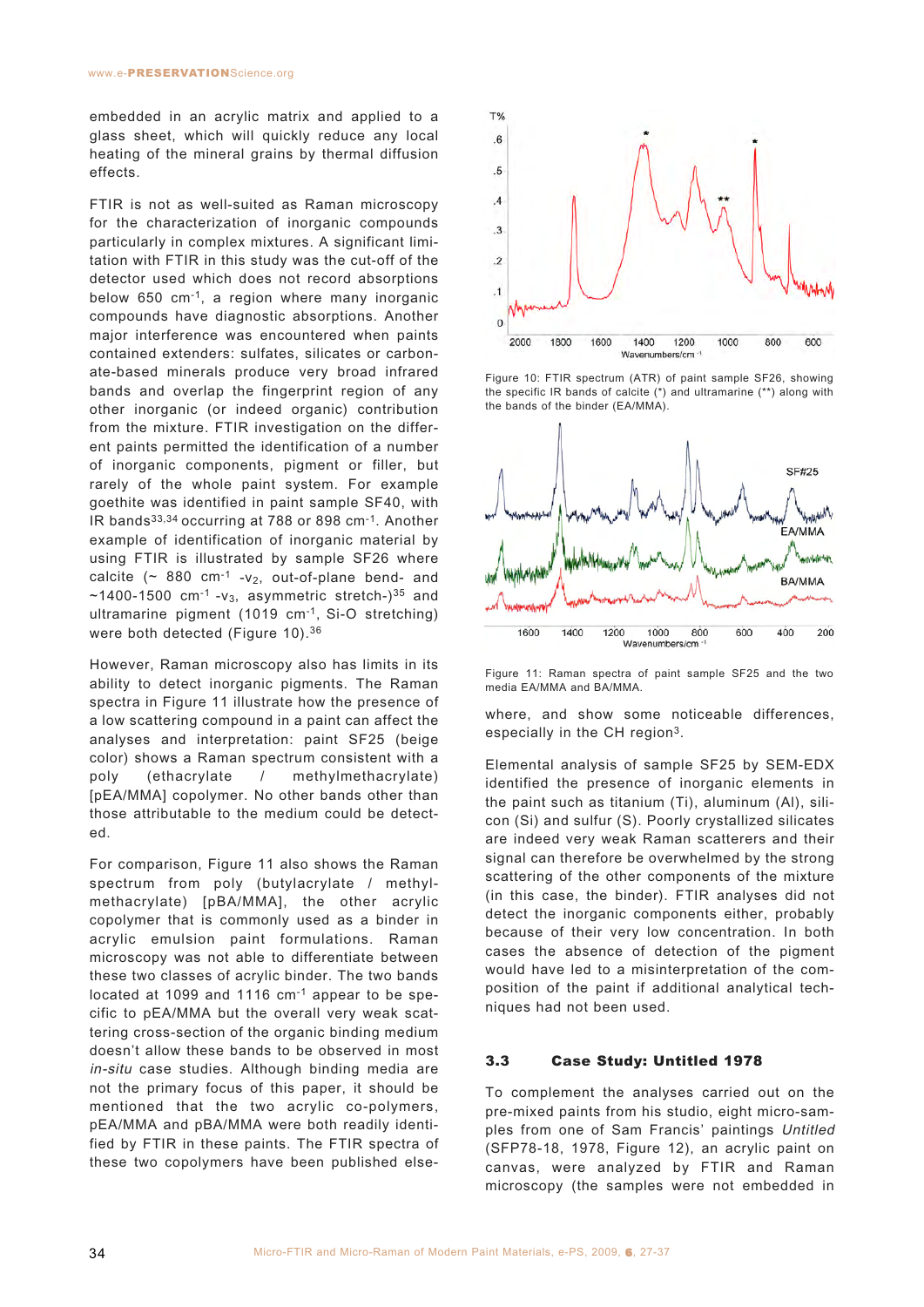

Figure 12: Untitled, 1978; 90"x60", Photo courtesy of Jonathan Novak Contemporary Art.



Figure 13: Raman spectra of samples #1 and #3 (2 different locations) from the painting Untitled.



Figure 14: FTIR spectra (ATR) of sample #1 and sample #3 from the painting Untitled.

cross-sections to avoid any interference from the resin scattering during Raman analyses). The paint components were successfully identified and two samples (#1 and #3) especially demonstrated both the limitations of each technique, and their complementarity.

Figures 13 and 14 show the Raman and FTIR spectra of sample #1, taken from a dark-red coloured area in the left bottom edge. The Raman spectrum of this sample is dominated by very strong fluorescence that renders its precise characterization impossible, whereas the IR spectrum of the same micro-sample permits readily the identification of pigment PR122 (C.I. 73915, quinacridone) and a pEA/MMA medium.

The spectra obtained for sample #3, taken from a bright apple-green area on the left side of the painting, are also shown in Figures 13 and 14. Curiously while the Raman analyses indicated the presence of PG36 (C.I. 74265, chlorinated copper phthalocyanine), IR analyses pointed to PY3 (C.I. 11710, monoazo). The presence of both a yellow and a green pigment certainly made sense, from the yellowness and brightness of the green colour.

It was speculated that these apparently contradictory results might be a reflection of the relatively small size of the sample probed by Raman microscopy in comparison to FTIR. Therefore, further analyses were performed on multiple areas of the sample by Raman microscopy. Indeed, additional peaks appeared in one of the Raman spectra of the sample (Figure 13, sample #3), corresponding to the main and most intense Raman bands from PY3 (650, 747, 1141, 1243, 1311, 1337, 1385, 1496 and 1614 cm-1) along with the most intense Raman bands of PG36 (662, 745, 772, 961, 1193, 1271, 1288, 1323 and 1535 cm-1). PG 36, on the other hand, could not be detected with FTIR. This example serves to highlight the limitations of both techniques and the need to use multiple techniques in any investigation of complex mixture of unknown materials. Furthermore, it is demonstrated that FTIR and Raman spectroscopy are complementary rather than competing techniques.

#### 4 Conclusion

The usefulness of Raman microscopy and infrared spectroscopy for the analyses of modern paints, with particular emphasis on the identification of synthetic organic pigments, was evaluated through the study of Sam Francis' materials and techniques. The study was carried out on a large set of pre-mixed, custom-made, paints found in his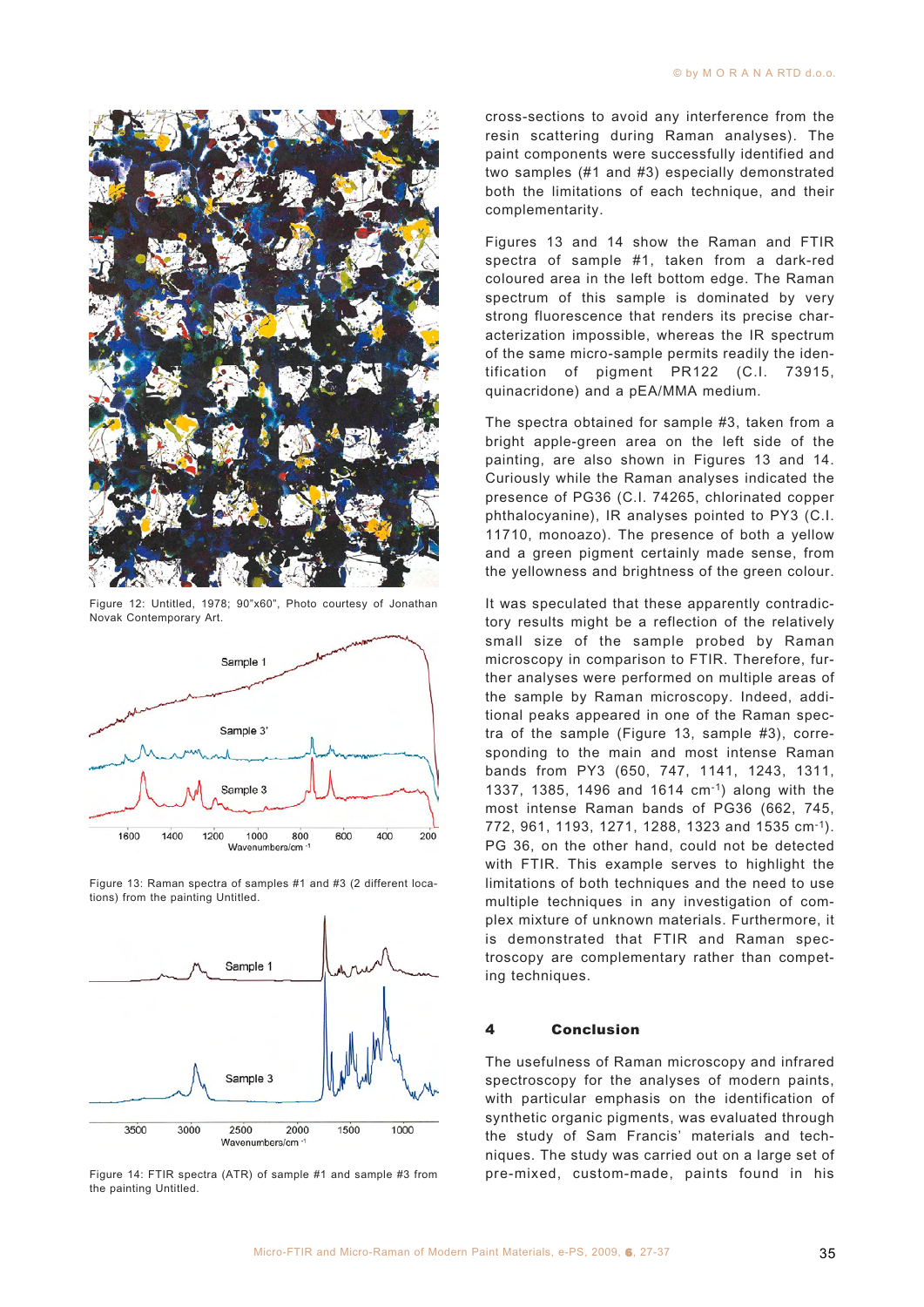Santa Monica studio, and in addition, one of his paintings was also sampled and analyzed.

Both Raman and FTIR spectroscopy provided valuable and in most cases detailed information. Raman microscopy generally gave better results for the pigments, both organic and inorganic. It offers higher resolution and the possibility for confocal measurements, but the risk of damaging the sample with the laser, and the autofluorescence of the sample may limit the applications of Raman microscopy in some cases. The accurate identification of the binding medium remains one of the important advantages of FTIR in the study of modern paints (in addition to its relatively low cost and availability to many museums and art research laboratories).

One major difficulty encountered with Raman microscopy was that a good reference database of modern organic and inorganic pigments does not yet exist, unlike FTIR where the IRUG database now contains several hundred of such spectra. In response to this, a wide range of reference Raman spectra of over 100 synthetic organic pigments was collected during this project to assist with the interpretation of data from the Francis paint samples, and these will now be made available to the IRUG database. It is clear that the centralization of easily accessible databases would vastly improve the processing of such analytical data, and it is hoped that other laboratories will submit their reference Raman spectra to the IRUG database.

### 5 Acknowledgements

The authors express their gratitude to Debra Burchett-Lere (Director of the Sam Francis Foundation), Aneta Zebala (Private Conservator), Albrecht Gumlich (GRI), Karen Trentelman and Herant Khanjian (both GCI).

### 6 References

1. C. Menke, R. Rivenc and T. Learner, The use of direct temperature-resolved mass spectrometry (DTMS) in the analysis of acrylic paints used by Sam Francis, Int. J. Mass. Spectrom, 2009, in press, doi:10.1016/j.ijms.2008.12.006

2. T. Learner, The Use of a Diamond Cell for the FTIR Characterisation of Paints and Varnishes Available to Twentieth Century Artists, Postprints: IRUG2 Meeting, 1998, 7-20.

3. T. Learner, Analysis of modern paints, Los Angeles: Getty Conservation Institute, 2004.

4. J. Jonsson , T. Learner, Separation of Acrylic Paint Components and their Identification with FTIR Spectroscopy, Postprints from the 6<sup>th</sup> Infrared and Raman Users Group Conference, 2004, 58-65.

5. S. Lomax, M. Schilling, T. Learner, The identification of synthetic organic pigments by FTIR and DTMS, in: T. Learner et al. Ed., Modern Paints Uncovered, Getty Conservation Institute, 2007, 105- 117.

6. A. Rizzo, Progress in the application of ATR-FTIR microscopy to the study of multi-layered cross-sections from works of art, Anal. Bioanal. Chem., 2008, 392, 47-55.

7. B. Guineau, Non-destructive analysis of pigments by laser Raman microprobe spectrometry: examples of azurite and malachite, Stud. Conserv., 1984, 29, 35-41.

8. R. Davey, D.J. Gardiner, B.W. Singer, M. Spokes, Examples of analysis of pigments from fine art objects by Raman microscopy, J. Raman Spectrosc., 1994, 25, 53-7.

9. D.C. Smith, M. Bouchard, M. Lorblanchet, An initial Raman microscopic investigation of prehistoric rock art in caves of the Quercy District, S.W. France, J. Raman Spectrosc., 1999, 30, 347- 354.

10. Ramos P.M., Ruisanchez I., Data fusion and dual-domain classification analysis of pigments studied in works of art, Anal. Chim. Acta, 2006, 558, 274-282.

11. P. Vandenabeele, L. Moens, H.G.M. Edwards, R. Dams, Raman spectroscopic database of azo pigments and application to modern art studies, J. Raman Spectrosc., 2000, 31, 509-517.

12. G.D. Smith, R.J.H. Clark, Raman microscopy in art history and conservation science, Rev. Conserv., 2001, 2, 92-106.

13. I.R. Lewis, H.G.M. Edwards, eds, Handbook of Raman Spectroscopy, Practical Spectroscopy Series, Vol. 28, Marcel Dekker, New York, 2001.

14. L. Burgio, R.J.H. Clark, Library of FT-Raman Spectra of Pigments, Minerals, Pigment Media and Varnishes, and Supplement to Existing Library of Raman Spectra of Pigments with Visible Excitation, Spectrochim. Acta A, 2001, 57, 1491-1521.

15. M. Bouchard, D.C. Smith, A Catalogue of 45 Reference Raman Spectra of Minerals concerning research in Art History or Archaeology (corroded metals & stained glass), Spectrochim. Acta A, 2003, 59, 2247-2266.

16. K. Castro, M. Perez-Alonso, M.D. Rodriguez-Laso, L.A. Fernandez, J.M. Madariaga, On-line FT-Raman and dispersive Raman spectra database of artists' materials (e-VISART database), Anal. Bioanal. Chem., 2005, 382, 248.

17. RASMIN - Raman Spectra Database of Minerals and Inorganic Materials (http://riodb.ibase.aist.go.jp/rasmin/E\_index.htm, accessed 24/03/2009). © National Institute of Advanced Industrial Science and Technology (AIST).

18. R.T. Downs, The RRUFF Project: an integrated study of the chemistry, crystallography, Raman and infrared spectroscopy of minerals. Program and Abstracts of the 19th General Meeting of the International Mineralogical Association in Kobe, Japan. O03-13, 2006.

19. P. Ropret, S.A. Centeno, P. Bukovec, Raman identification of yellow synthetic organic pigments in modern and contemporary paintings: Reference spectra and case studies. Spectrochim. Acta A, 2008, 69A, 486-497.

20. S. Lomax , T. Learner, A Review of the classes, structures, and methods of analysis of synthetic organic pigments, J. Am. Inst. Conserv., 2006, 45, 107-125.

21. D. Lin-Vien, N.B. Colthup, W.G. Fateley, J.G. Grasselli, The handbook of infrared and Raman characteristics frequencies of organic molecules, Academic Press, San Diego, 1991.

22. P.J. Trotter, Azo dye tautomeric structures determined by Laser-Raman spectroscopy, Appl. Spectrosc., 1977, 31, 30-35.

23. R.M. Silverstein, G.C. Bassler, T.C. Morrill, Spectroscopic identification of organic compounds (4th ed.). New York, Chichester, Brisbane, Toronto: John Wiley and Sons, 1981.